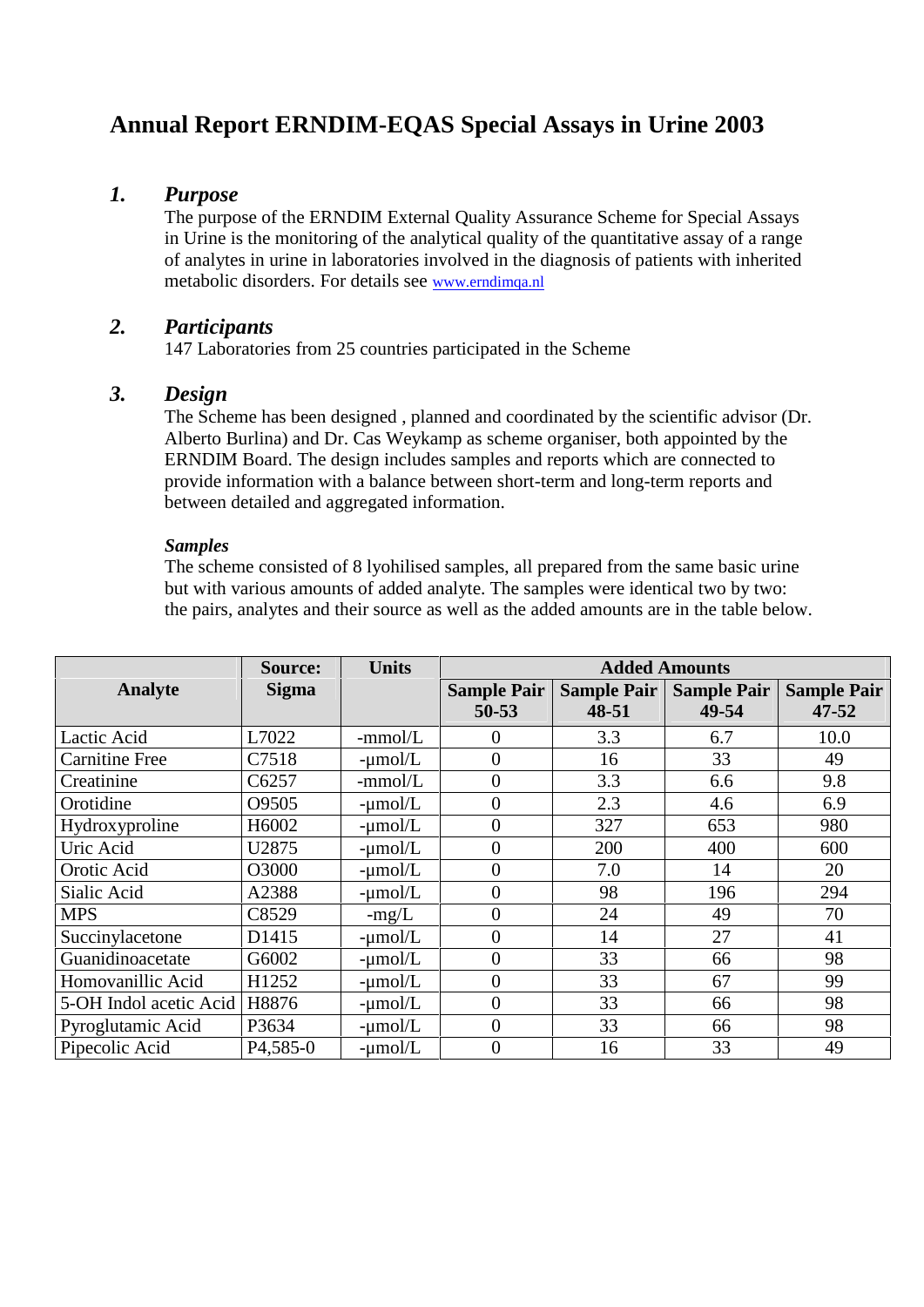#### *Reports*

All data-transfer, the submission of data as well as the request of reports proceeded via the interactive website www.erndimqa.nl

An important characteristic of the website is that it supplies short-term and long-term reports. Short-term reports are associated with the four individual specimens, for each of which there has been a specific deadline in the year 2003. Two weeks after the respective deadlines participants could request their reports and as such had four times up-to-date information on their analytical performance. Although technically not required (the website can work with a delay time zero) a delay time of 14 days has been chosen to enable the scientific advisor to inspect the results and add his comment to the report. Contrary to the fast short-term report is the annual long-term report. The annual report is based on the design-anchored connection between samples which enables to report a range of analytical parameters (accuracy, precision, linearity, recovery and interlab dispersion) once an annual cycle has been completed. The annual report is discussed below.

A second important characteristic of the website is the wide range in aggregation of results which permits labs to make an individual choice for detailed and/or aggregated reports. The most detailed report which can be requested from the website is the "Analyte in Detail" which shows results of a specific analyte in a specific sample (120 such Analyte-in-Detail-reports can be requested in the 2003 cycle). A more condensed report in the "Cycle Review" which summarizes the performance of all analytes in a specific sample (8 such Cycle-Review-Reports can be requested in 2003). The highest degree of aggregation has the Annual Report which summarizes the performance of all analytes of all 8 samples (1 such Annual-Report can be requested in 2003).

### 4. *Discussion of Results in the Annual Report 2003*

In this part the results as seen in the annual report 2003 will be discussed. Subsequently we will regard accuracy, recovery, precision, linearity, interlab CV and crosssectional relations. Please print your annual report from the Interactive Website when you read the "guided tour" below and keep in mind that we only discuss the results of "all labs": it is up to you to inspect and interpret the specific results of your laboratory.

#### *4.1 Accuracy*

A first approach to describe accuracy is to compare the mean outcome of the eight samples in your lab with the mean of all labs. This is done in the first columns of the annual report. It can be seen that for 5-OH-Indolacetic acid the mean outcome of all labs is 56.9 micromol/liter

#### *4.2 Recovery*

A second approach to describe accuracy is the percentage recovery of added analyte. In this approach it is assumed that the recovery of the weighed quantities is the target value. The correlation between weighed quantities as added to the samples (on the x axis) and your measured quantities (on the y-axis) has been calculated. The slope of the correlation multiplied with 100% is your recovery of added amounts. Outcome for your lab in comparison to median outcome of all labs is shown in the column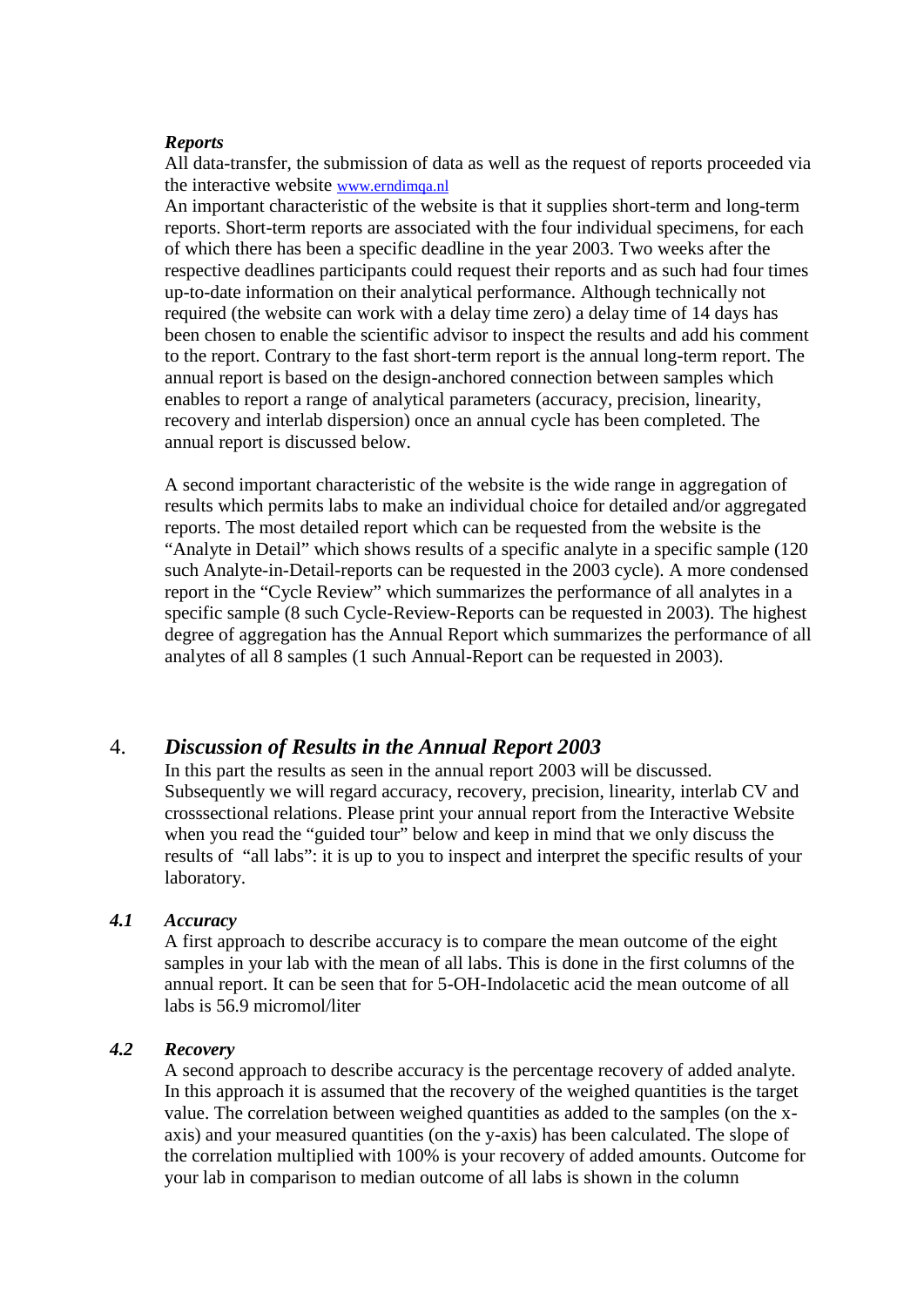"Recovery" in the Annual Report. For all labs the recovery ranges from 46% for Orotidine to 123% for Mucopolysaccharides. The overall recovery is 95%.

#### *4.3 Precision*

Reproducibility is an important parameter for quality in the laboratory and is encountered in the schemes' design. Samples come in pairs which can be regarded as duplicates from which CV's can be calculated (Intra Laboratory CV as indicator for reproducibility). Outcome for your lab in comparison to the median of all labs is shown in column "Precision" of the Annual Report. Precision ranges from 3.7% for Creatinine to 38.9% for Succinylacetone.

#### *4.4 Linearity*

Linearity over the whole relevant analytical range is another important parameter for analytical quality. Again this is encountered in the schemes' design. With weighed quantities on the x-axis and your measured quantities on the y-axis the coefficient of regression ( r ) has been calculated. Outcome for your lab in comparison to the median of all labs is in the column "Linearity"of the Annual Report. It can be seen that the coefficient of regression ranges from 0.6052 vor Pyroglutamic acid to 0.9980 for Creatinine.

#### *4.5 Interlab CV*

For comparison of outcome for one patient in different hospitals and for use of shared reference values it is relevant to have a high degree of harmonization between results of various laboratories. Part of the schemes' design is to monitor this by calculating the Interlaboratory CV. This, along with the number of laboratories who submitted results, is shown in the column "Data all Labs" in the Annual Report. It can be seen that most laboratories submitted results for Creatinine (86) whereas only 13 submitted results for Guanidinoacetate. The Interlab CV ranges from 7.2% for Creatinine to 334.1% for pipecolic acid. The majority of the interlab CV's are worrying because these values reflect the wide dispersion of data.

#### *4.6 Cross Sectional Relations*

The various parameters as described above often have an interrelation: more than one parameter directs towards good or bad analytical control.

A typical example of good analytical control is Creatinine: many (86) laboratories submitted results, the reproducibility within the labs is good (precision of 3.7%), the Interlab CV is good with 7.2%, linearity is excellent (0.9980) and recovery is 103%. Creatinine will be measured in many institutes by the general clinical chemistry lab using commercial analyzers. It is, therefore, not logical to compare it's results with those of chromatographic analyzers.

On the opposite side is Orotidine with only 22 participating labs, a recovery of 46%, a linearity of 0.9216, an Intralab CV of 28.7% and an Interlab CV of 101.0%. The relatively bad extraction yield may give rise to variable results when the pre-analytical conditions are not kept rigorously constant.